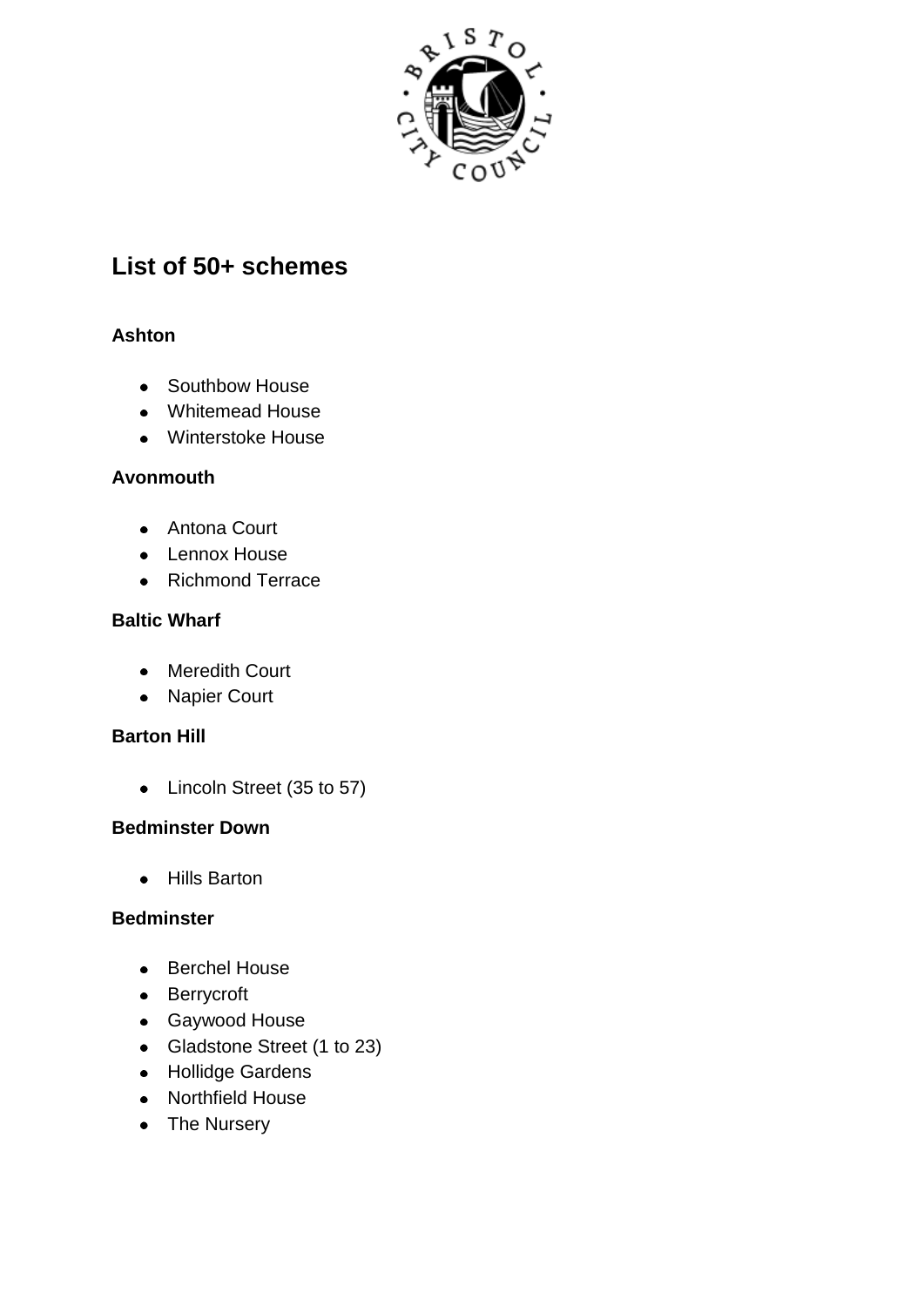### **Bishopsworth**

• Derham Road (29 to 35A)

### **Brislington**

- Castlegate House
- Lindon House
- Lytham House
- Merryweathers

# **Easton**

- Bouverie Street
- Hilton Court

# **Fishponds**

- Ridgeway Road
- Summerleaze
- The Greenway

# **Frenchay**

- Greenfinch Lodge
- Shearwater Court
- Wren Drive (1 to 36)

### **Greenbank**

- Bloy Street
- **Greenhaven**

### **Hartcliffe**

- Collinson Road and Farmwell
- Honeygarston Close
- Middleford House
- The Brambles

### **Henbury**

- Brookridge House
- The Chalet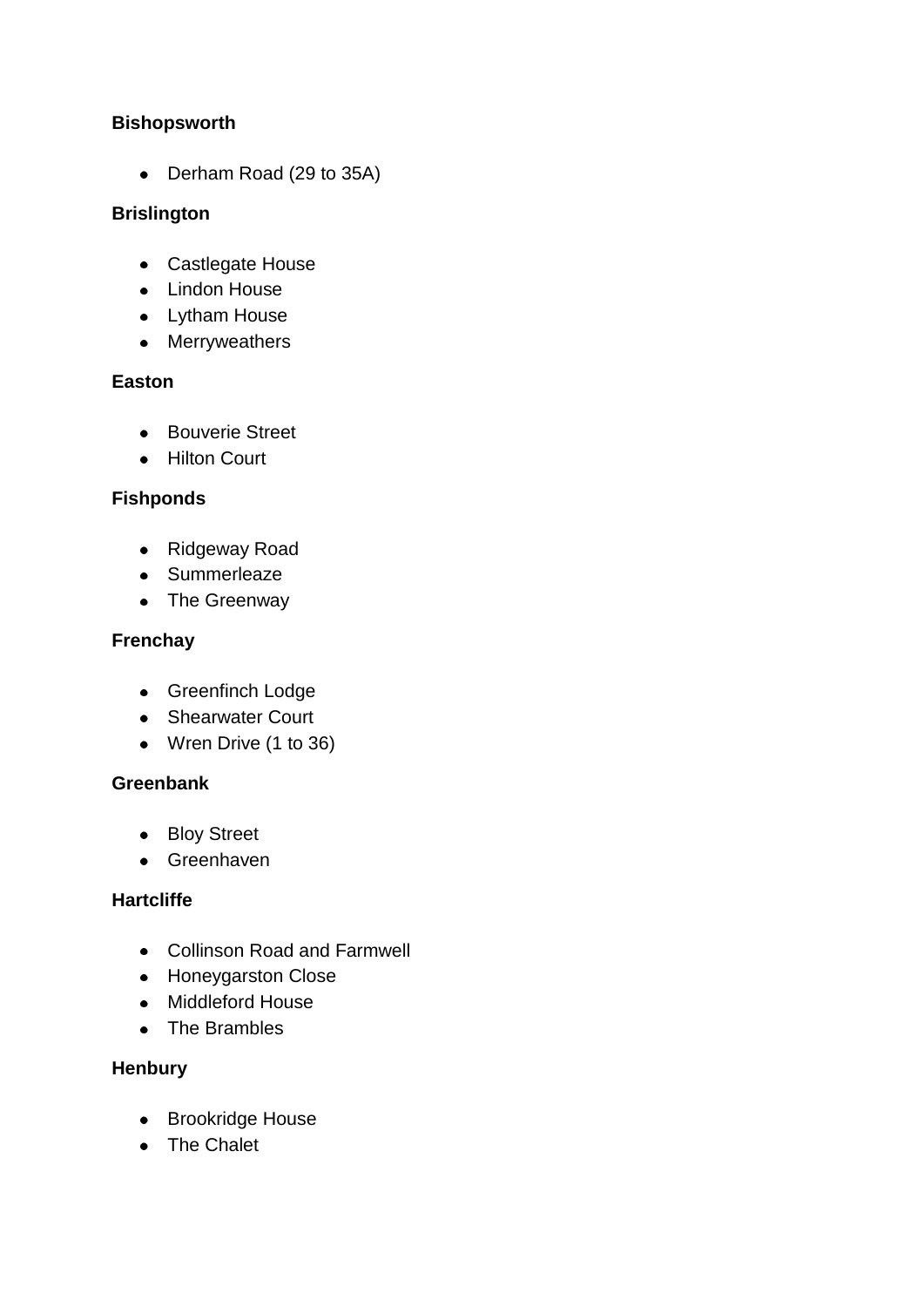# **Hengrove**

- Rodford Mead
- Tarnock Avenue (1 to 43)
- Tyning Close

# **Highridge**

Coneygree

# **Horfied**

• Rosemead

### **Knowle**

- Broadfield Road (20 to 30A)
- Homemeah
- Pethwick House
- Shapcott Close

### **Lawfords Gate**

**•** Gloucester House

### **Lawrence Weston**

Orlebar Gardens

### **Lockleaze**

- Danby House
- Edward Bird House
- Highmore Court
- The Gaskins

# **Montpelier**

Lower Cheltenham Road

### **Newtown**

• Hanover House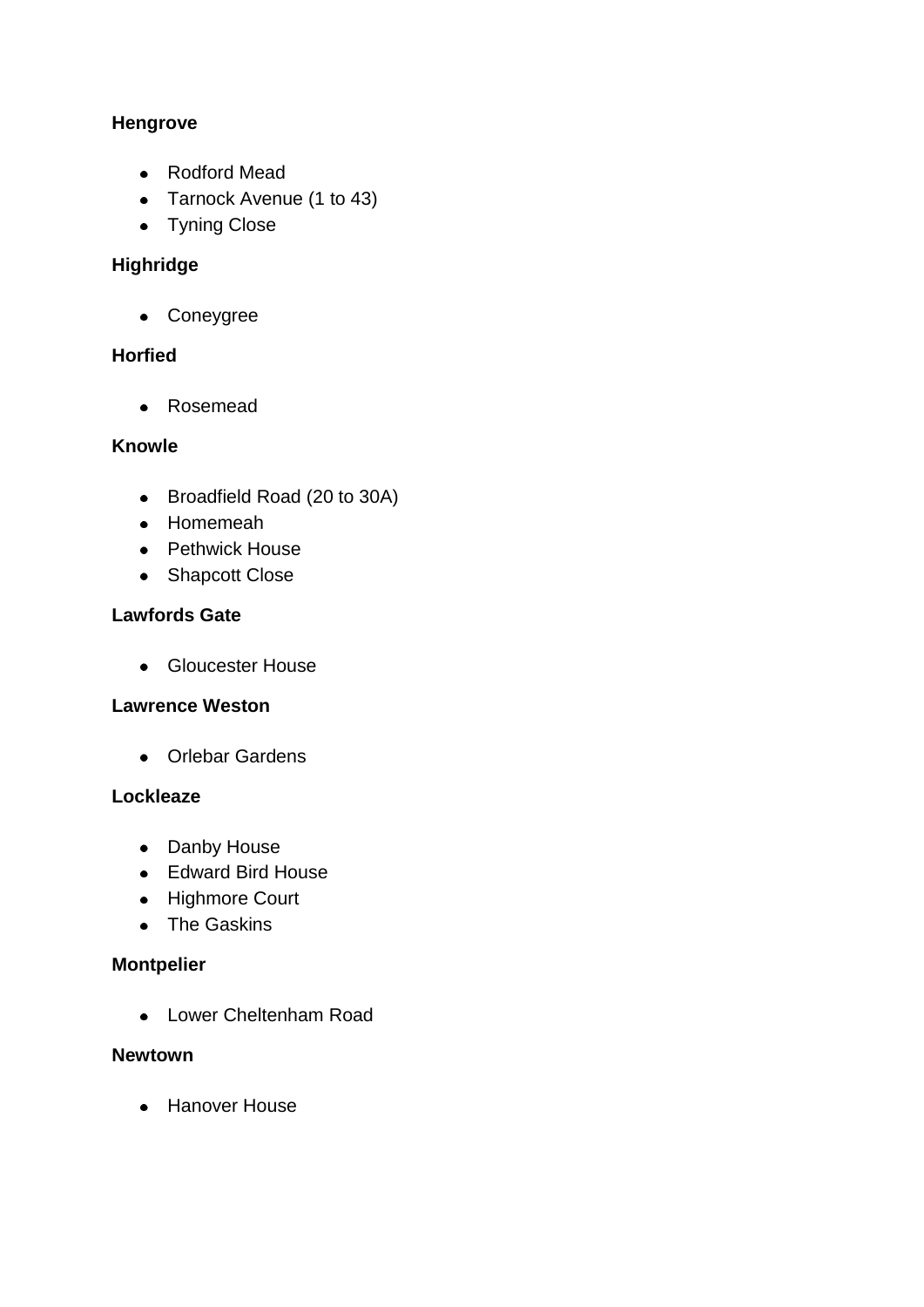# **Oldbury Court**

- Cunningham Gardens
- Vassall House

### **Redcliffe**

• Broughton House

### **Redfield**

- **•** Brook Street
- Edward Street (2 to 22)
- Mary Court
- Princess Royal Gardens

# **Sea Mills**

- Downfield
- Hill House

# **Shirehampton**

- Barwick House
- Pembroke Road (18 to 24)
- Kilminster Road (2 to 11)

### **Southmead**

- Kirkstone Gardens
- Millpool Court
- Port Elizabeth House
- The Woodnock

### **Southville**

- Chalcroft House
- Greenway Bush Lane

### **Speedwell**

Roegate House